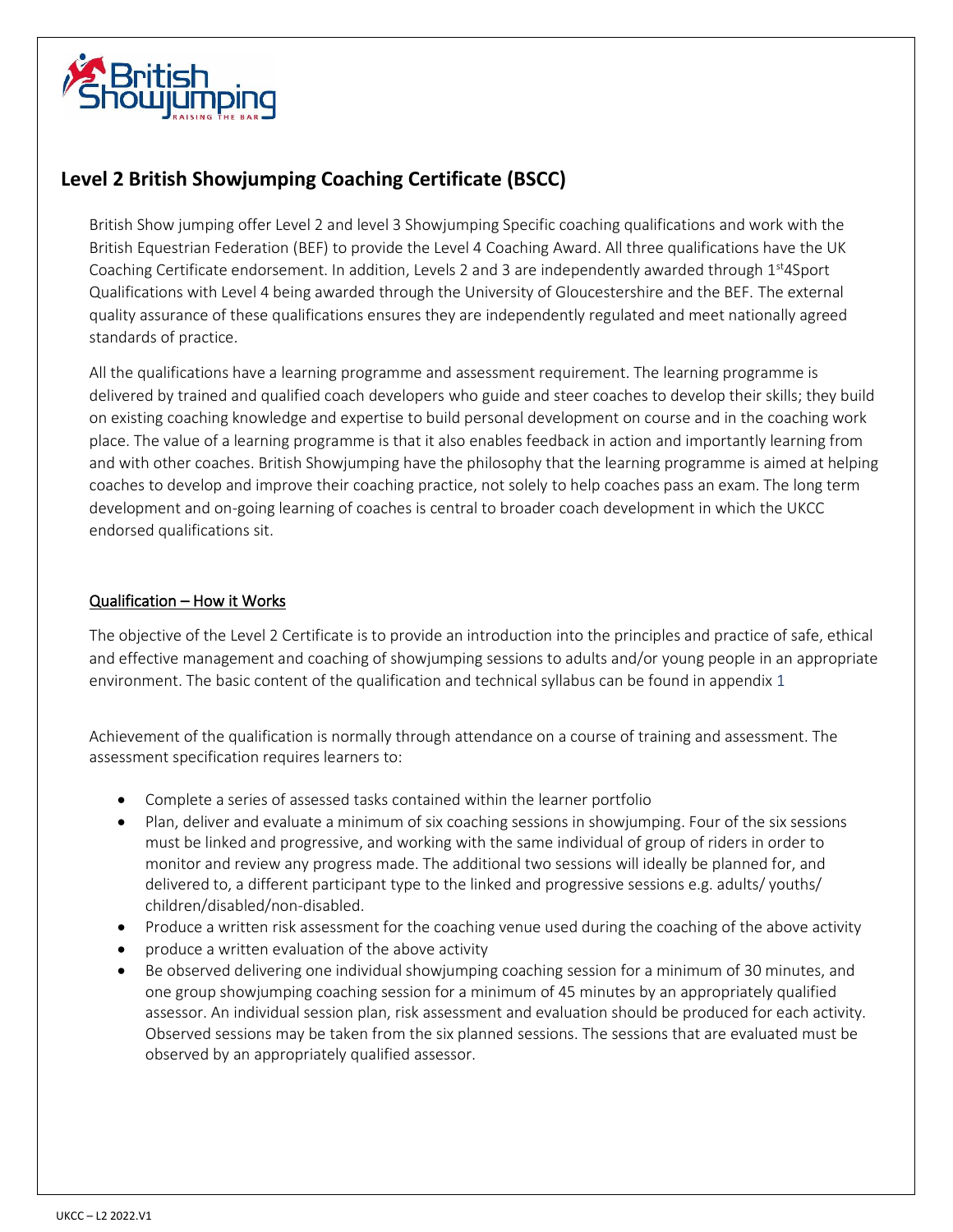

Number of days: Four contact days will be delivered, two theory sessions via Zoom, plus one assessment day. However the total qualification time (time spent practicing new learning and integrating methods into coaching practice in the work place, planning coaching sessions, reflecting and recording coaching sessions), is estimated to be 136 hours.

Costs: The total cost of the Level 2 qualification is £1000.

- Registration and certification Fee £80
- Four workshop days at £130 per day
- Two Zoom theory sessions at £40 per Zoom
- Assessment day £320

This can be paid in one lump sum or over 4 installments  $(1<sup>st</sup> E80, 2<sup>nd</sup> E300, 3<sup>rd</sup> E300, 4<sup>th</sup> E320)$ 

How to apply: An on-line application form is available at: [https://www.britishshowjumping.co.uk/\\_files/COACH%20APPLICATION%20FORM.pdf](https://www.britishshowjumping.co.uk/_files/COACH%20APPLICATION%20FORM.pdf)

Please note this needs to be completed and submitted at least 3 weeks prior to the start date of a course.

Dates: Dates for all courses are held on the British Show-jumping Training pages and can be found using the following link: <http://www.britishshowjumping.co.uk/datesVenues-UKCC.cfm>

Prior to *registration* for the qualification learners are required to:

- Provide evidence, through application, of possessing Level 1 General Riding competencies through previous qualifications\* specifically any of the following:
	- Level 1 Qualification in General Riding
	- BHS Stage 1
	- Pony Club C Test
	- \*(Recognition will be given to prior equivalent, experiential learning if none of the above are held)
- Be at least 17 years of age
- Be familiar with the pre-course tasks before day 1 of the course
- Evidence of English speaking, reading and writing).

Prior to *certification*, learners are required to:

- Be aged 18 years or older
- Attend and have a valid and in date certificate for a recognised safeguarding training course. (On-line course is not accepted)
- Attend and have a valid and in date certificate for a recognised first aid workshop (not including emergency first aid)
- Achievement of the qualification is normally through attendance on a course of training and assessment. The assessment specification requires learners to:
- Complete a series of assessed tasks contained within the learner portfolio
- Plan, deliver and evaluate a minimum of six coaching sessions in showjumping. Four of the six sessions must be linked and progressive, and working with the same individual of group of riders in order to monitor and review any progress made. The additional two sessions will ideally be planned for, and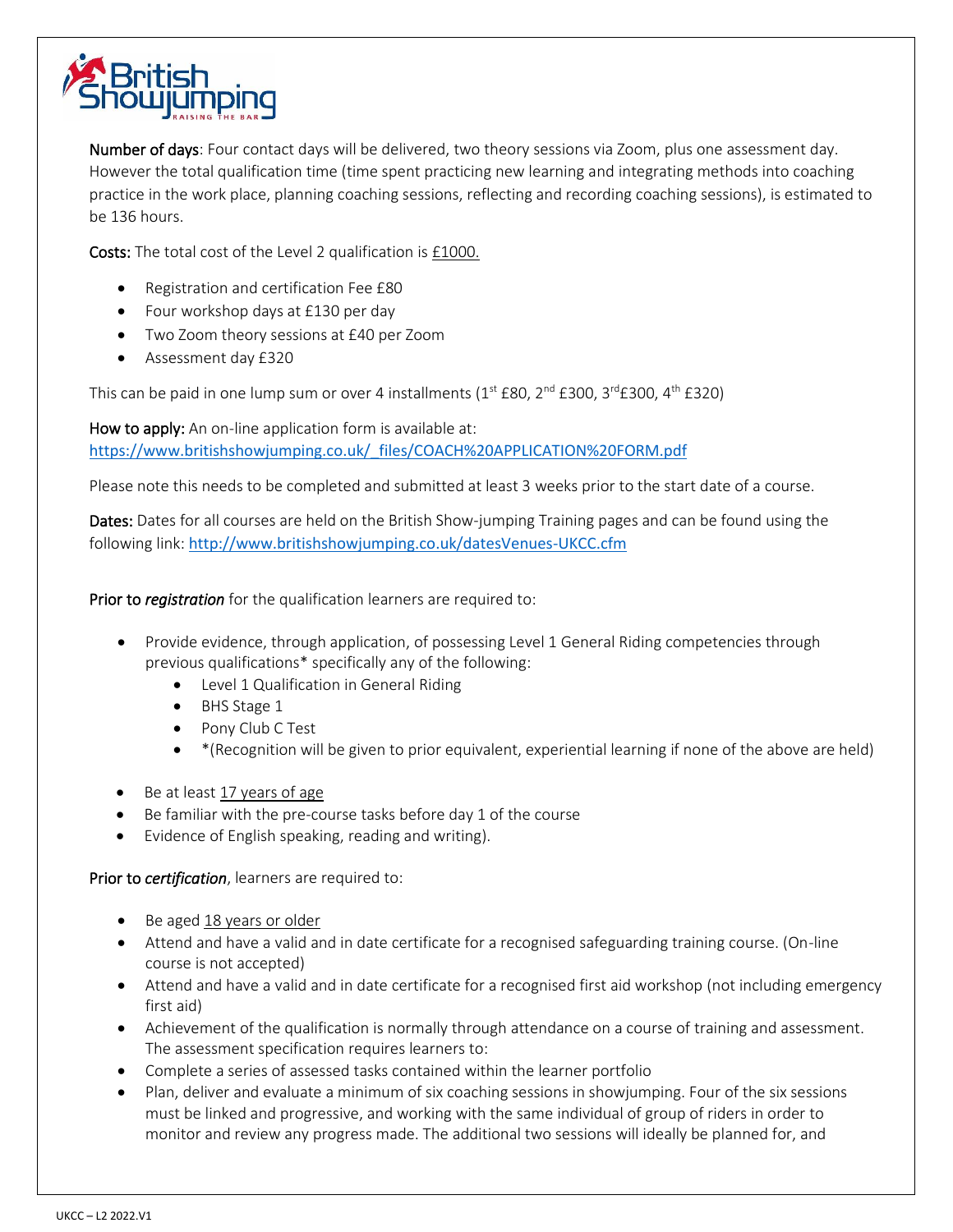

delivered to, a different participant type to the linked and progressive sessions e.g. adults/youths/ children/disabled/non-disabled.

- Produce a written risk assessment for the coaching venue used during the coaching of the above activity
- Produce a written evaluation of the above activity
- Be observed delivering one individual showjumping coaching session for a minimum of 30 minutes, and one group showjumping coaching session for a minimum of 45 minutes by an appropriately qualified assessor. An individual session plan, risk assessment and evaluation should be produced for each activity. Observed sessions may be taken from the six planned sessions. The sessions that are evaluated must be observed by an appropriately qualified assessor.

### Appendix 1

This qualification consists of five mandatory components. Learners must successfully complete all five components.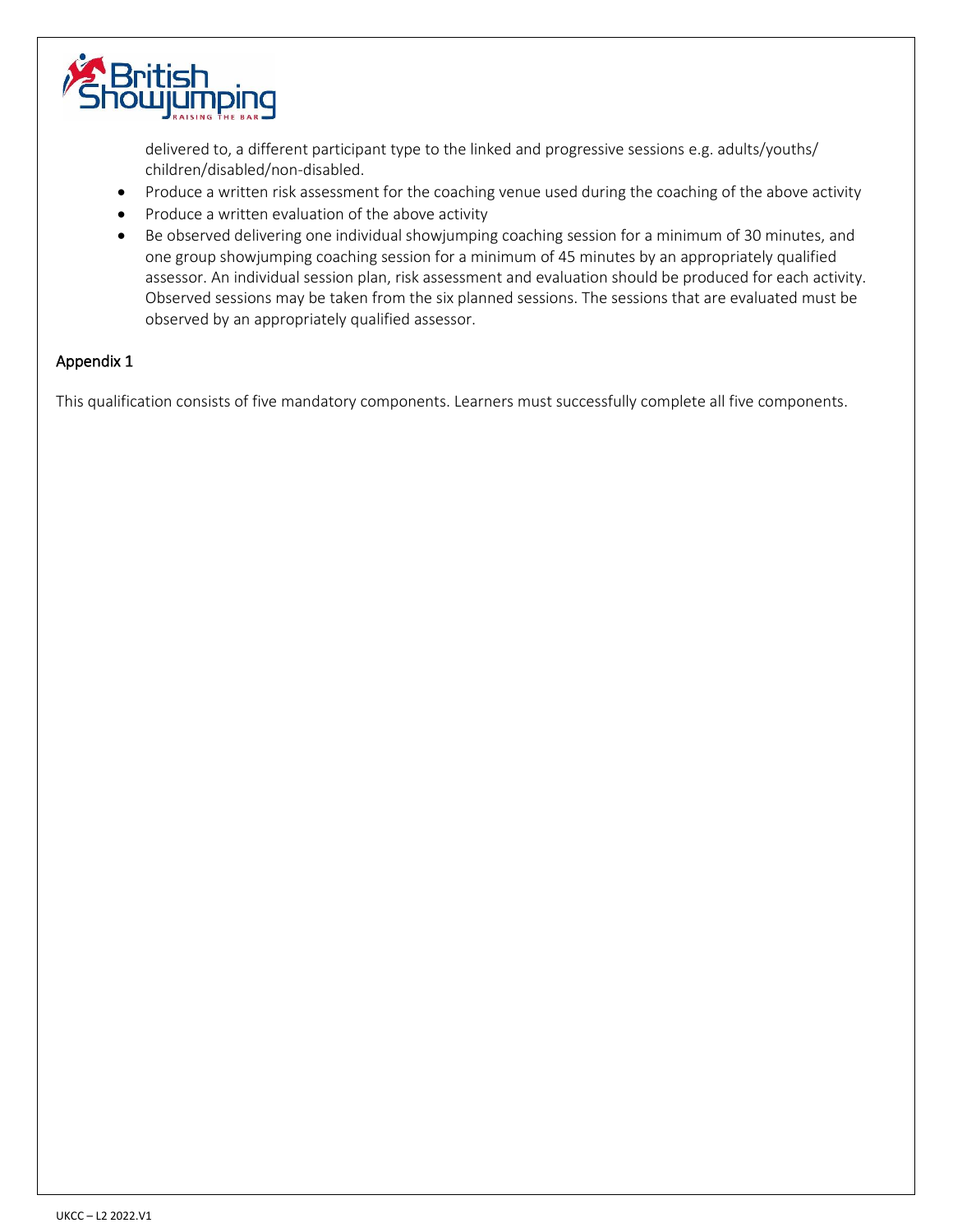

| Component title                                     | Component aim                                                                                                                                                                                                                                                                                               |
|-----------------------------------------------------|-------------------------------------------------------------------------------------------------------------------------------------------------------------------------------------------------------------------------------------------------------------------------------------------------------------|
| The role of the equestrian coach                    | This component assesses a coach's understanding of their role and<br>responsibilities and the roles of others, ensuring that their<br>equestrian coaching is safe and inclusive.                                                                                                                            |
| Plan a series of equestrian coaching sessions       | This component assesses a coach's ability to plan a series of<br>equestrian coaching sessions to meet the needs of participants. The<br>series of equestrian coaching sessions planned will be linked and<br>progressive in nature in order to develop participants' performance<br>in equestrian.          |
| Deliver a series of equestrian coaching<br>sessions | This component assesses a coach's ability to deliver a series of<br>equestrian coaching sessions to meet the needs of participants. The<br>equestrian coaching sessions delivered will be linked and progressive<br>in nature in order to develop participants' performance within<br>equestrian.           |
| Review a series of equestrian coaching<br>sessions  | This component assesses a coach's ability to review a series of<br>equestrian coaching sessions that meet the needs of participants.<br>The series of equestrian coaching sessions reviewed will be linked<br>and progressive in nature in order to develop participants'<br>performance within equestrian. |
| Technical coaching requirements for<br>showjumping  | This component aims to develop the coach's knowledge of the<br>technical coaching requirements for showjumping.<br>(See below for technical syllabus)                                                                                                                                                       |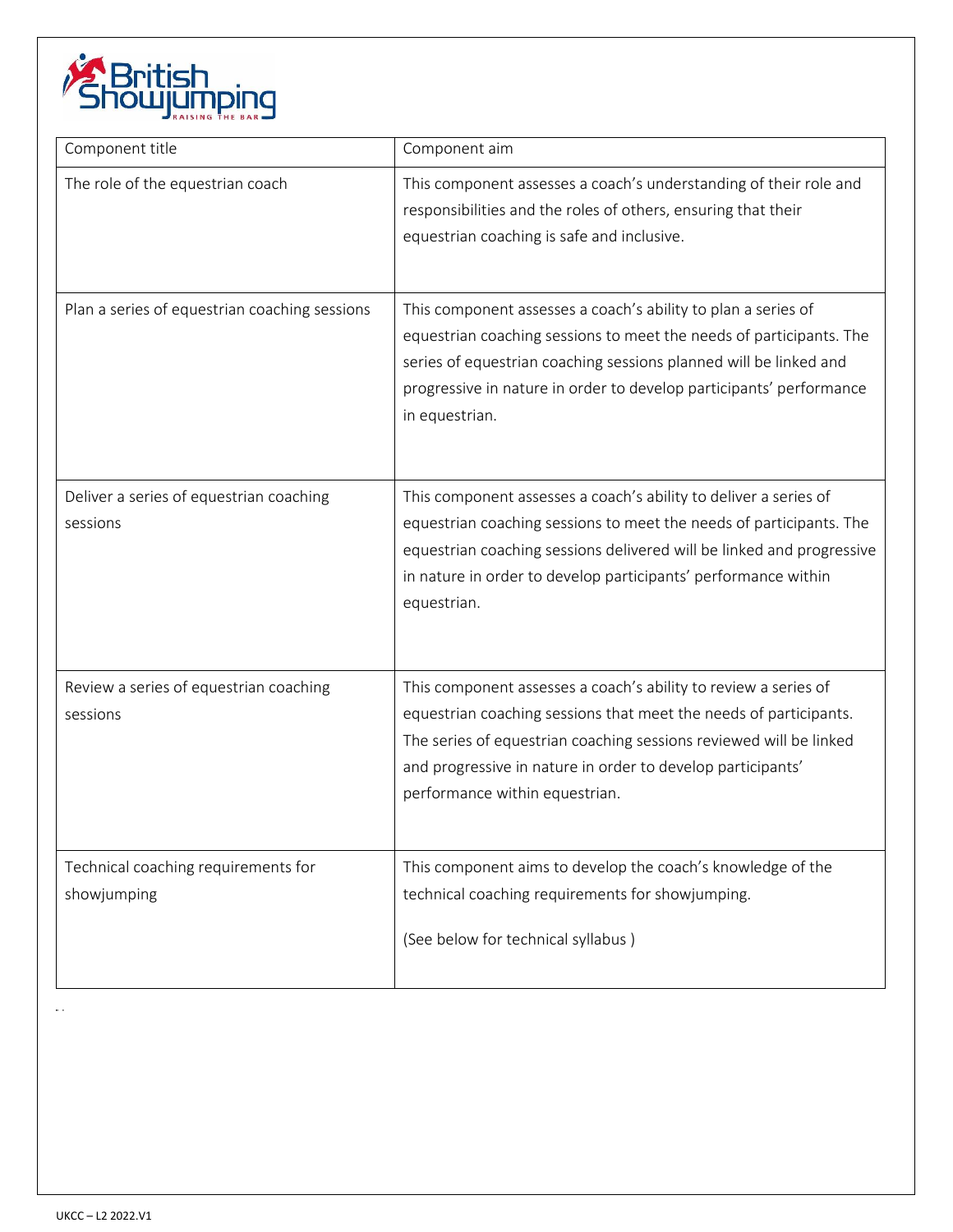

## Technical Syllabus – Level 2 Show Jumping

|                               | The following information in this table is a pre-requisite for entry to Level 2                                                                                                                                                                                                                                                                                                                                                                           |
|-------------------------------|-----------------------------------------------------------------------------------------------------------------------------------------------------------------------------------------------------------------------------------------------------------------------------------------------------------------------------------------------------------------------------------------------------------------------------------------------------------|
| <b>Topic</b>                  | The coach should:                                                                                                                                                                                                                                                                                                                                                                                                                                         |
| Horse welfare                 | Be able to recognise<br>Horse lameness, condition, foot balance/the well shod foot, discomfort and ill health<br>Issues that may impact on coaching or competition, e.g. too fat/thin, unfit, unsound, age etc.<br>Be able to<br>Explain normal equine behaviour and evaluate why behavioural issues arise<br>Demonstrate a basic knowledge of the effect of basic types of tack and equipment: bridles;<br>bits; nosebands; saddles; boots; and bandages |
| Level 1 technical<br>syllabus | $Be$ able to<br>Show competence in all areas of the Level 1 technical syllabus                                                                                                                                                                                                                                                                                                                                                                            |

| <b>Topic</b>                                 | The coach should:                                                                                                                                                                                                                                                                                                                                                                                                                                                                                                                                                   |
|----------------------------------------------|---------------------------------------------------------------------------------------------------------------------------------------------------------------------------------------------------------------------------------------------------------------------------------------------------------------------------------------------------------------------------------------------------------------------------------------------------------------------------------------------------------------------------------------------------------------------|
| Prepare to ride                              | Be able to recognise<br>Incorrectly fitted or unsafe tack and adjust if necessary<br>Be able to coach the rider to<br>Mount from a mounting block and a leg-up<br>$\bullet$<br>Check and adjust tack, alter stirrups to correct length and hold the reins at an appropriate<br>length                                                                                                                                                                                                                                                                               |
| Riding position                              | Be able to recognise<br>The correct position in the saddle<br>The impact the rider's position has on the horse's way of going and vice versa<br>Be able to coach the rider to<br>Develop basic suppleness in the riding position<br>٠<br>Modify and adapt the riding position according to their own development and restrictions<br>$\bullet$<br>Develop balance, security and straightness with/without stirrups in all three gaits<br>$\bullet$<br>Develop the appropriate hand/rein position and co-ordinate the aids when riding with the<br>reins in one hand |
| Warm-up and<br>warm-down for<br>horse        | Be able to coach the rider to:<br>Use walk, trot, canter, changes of direction, turns, circles and transitions appropriate to the<br>conditions and the experience of the horse<br>Use a progressive warm-down to reduce the intensity, allowing the horse to stretch and<br>$\bullet$<br>reduce respiration rate, according to the work done                                                                                                                                                                                                                       |
| Application of<br>natural/artificial<br>aids | Be able to coach the rider to<br>Correctly use leg, hand, seat and voice aids<br>$\bullet$<br>Recognise when and how to use jumping/schooling whips and spurs                                                                                                                                                                                                                                                                                                                                                                                                       |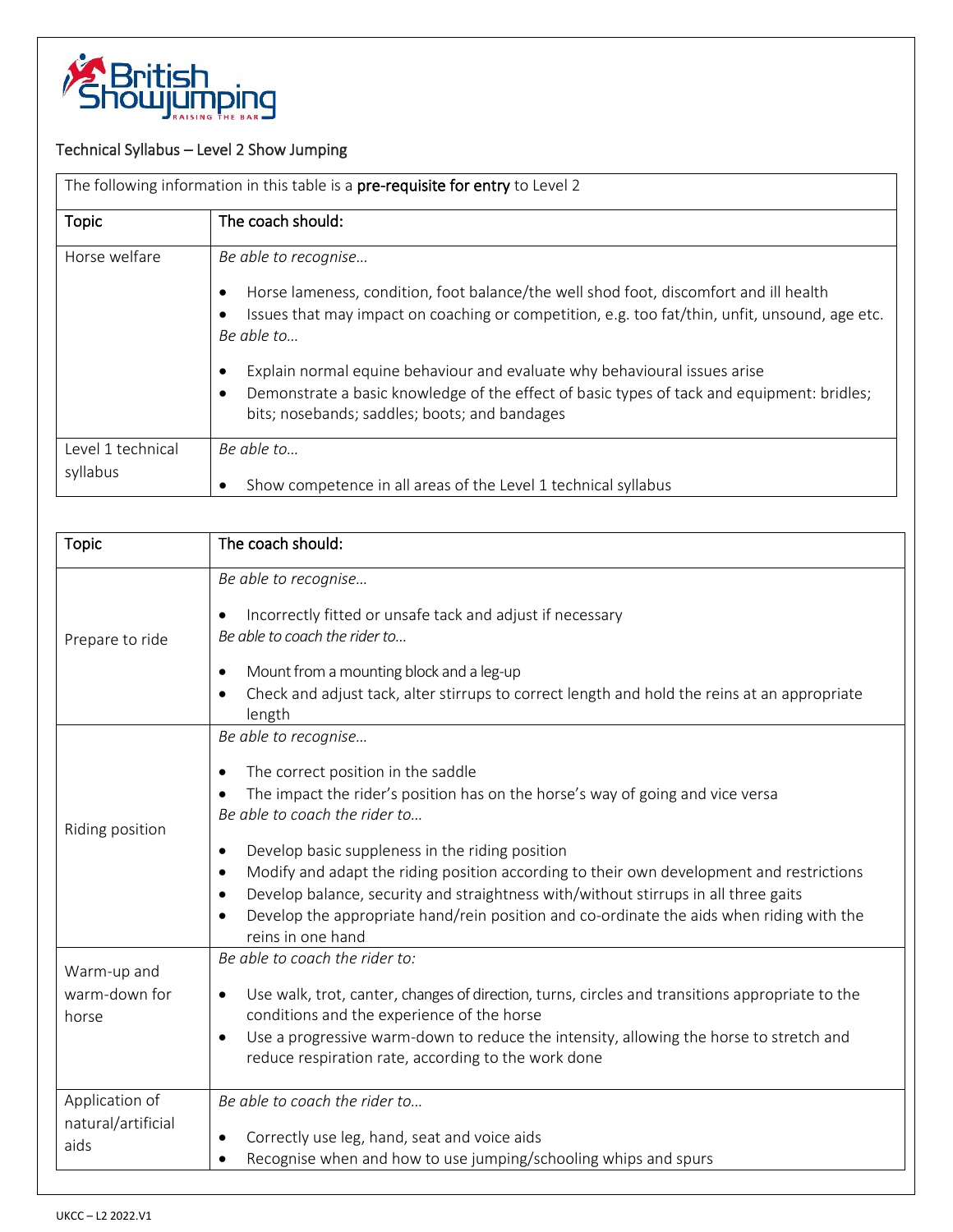

| <b>Topic</b>                                                                          | The coach should:                                                                                                                                                                                                                                                                                                                                                                                                                                                                                                                                                                                                                                                                                                                                                                                                                                                        |
|---------------------------------------------------------------------------------------|--------------------------------------------------------------------------------------------------------------------------------------------------------------------------------------------------------------------------------------------------------------------------------------------------------------------------------------------------------------------------------------------------------------------------------------------------------------------------------------------------------------------------------------------------------------------------------------------------------------------------------------------------------------------------------------------------------------------------------------------------------------------------------------------------------------------------------------------------------------------------|
| Effective riding on<br>the flat                                                       | Be able to coach the rider to<br>Recognise and improve the foundation elements of the Scale(s) of Training (rhythm,<br>$\bullet$<br>suppleness, contact, impulsion, straightness and collection) appropriate to the level of horse<br>they are riding<br>Use upward/downward transitions from all paces (including halt) and direct transitions from<br>$\bullet$<br>one pace to another<br>Ride changes of direction and correctly sized and shaped school figures<br>$\bullet$<br>Correctly use the reins to achieve and maintain an appropriate contact<br>$\bullet$<br>Develop the horse's rhythm and balance through turns and circles<br>$\bullet$<br>Move the horse away from the leg for a basic leg yield<br>Deal with basic equine behavioural issues e.g. napping, spooking and bucking                                                                       |
| Effective riding on<br>outdoor terrain<br>with slopes                                 | Be able to recognise<br>The appropriate length of stirrup for balance and security<br>$\bullet$<br>The need to adapt riding according to conditions and weather<br>$\bullet$<br>Be able to coach the rider to<br>Use appropriate tack for the conditions and the horse, including studs<br>$\bullet$<br>Control paces effectively<br>Be aware of the need to adapt riding according to ground conditions and slope                                                                                                                                                                                                                                                                                                                                                                                                                                                       |
| Effective riding<br>over poles, jumps<br>and a course of<br>fences (see<br>diagram 2) | Be able to<br>Correctly space walk, trot and canter poles for a range of horses/ponies<br>٠<br>Place poles/fences appropriately in an arena for rideability and safety<br>$\bullet$<br>Set up simple related distances using a variety of fences (cross poles, uprights, spreads etc.)<br>appropriate for a range of horses and ponies<br>Develop a track of 6-8 linked fences up to 1m<br>Be able to coach the rider to<br>Develop a secure balanced jumping position that does not hinder the horse<br>Have an appropriate length of stirrup<br>Effectively use leg aids<br>$\bullet$<br>Correctly and sympathetically use rein aids<br>$\bullet$<br>Maintain a correct position during all phases of the jump (approach, take off, flight, landing<br>and departure)<br>Control pace effectively, including a forward rhythm when riding to/away from fences up to 1m |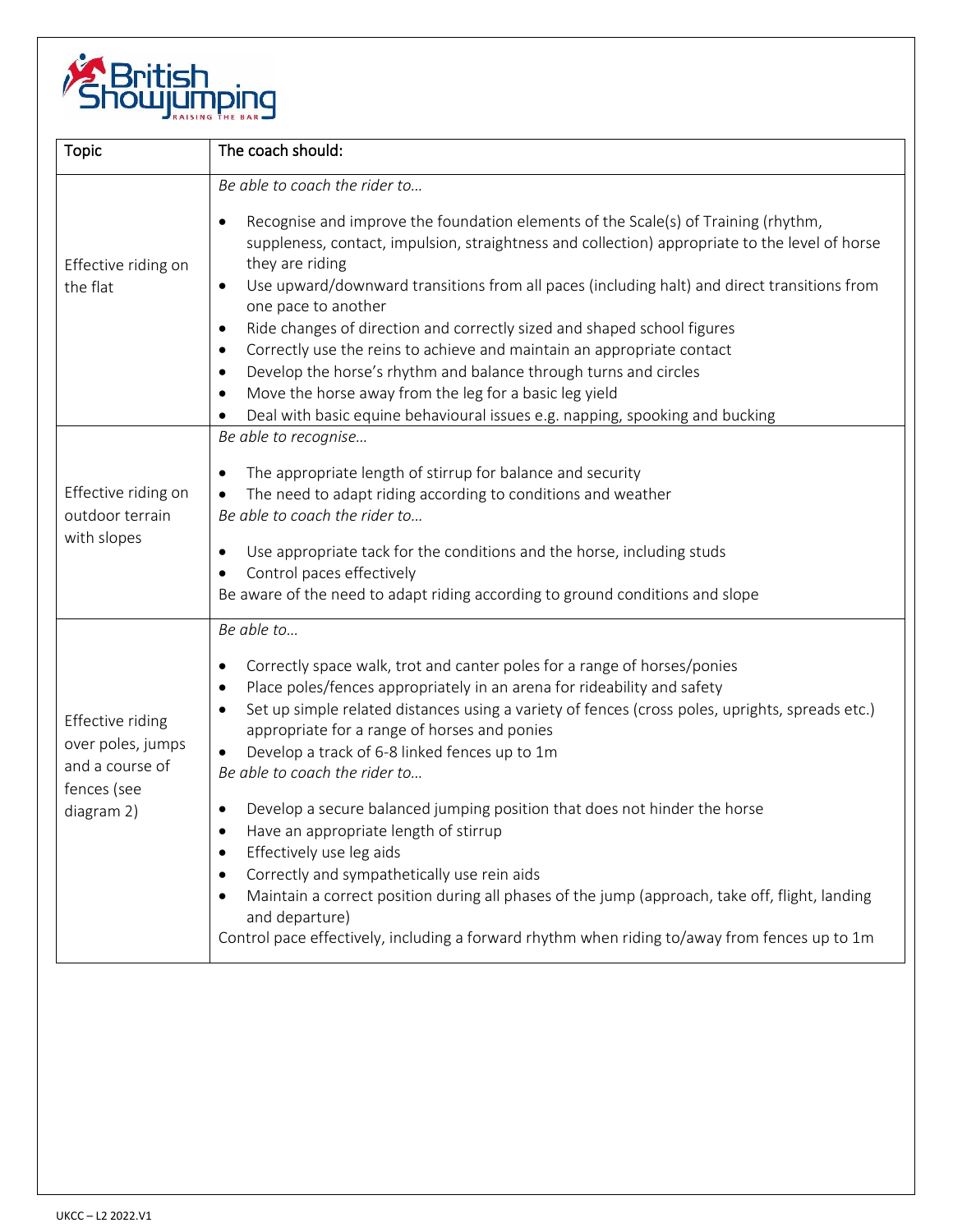

| <b>Topic</b>      | The coach should:                                                                                                                                                                                                                                                                                                                                                                                                                                                                                                                                                                             |
|-------------------|-----------------------------------------------------------------------------------------------------------------------------------------------------------------------------------------------------------------------------------------------------------------------------------------------------------------------------------------------------------------------------------------------------------------------------------------------------------------------------------------------------------------------------------------------------------------------------------------------|
| Health and safety | Be able to recognise<br>Safe tack & saddlery and take appropriate action if necessary<br>That riders are applying the rules for riding safely in enclosed areas and in the open, alone and<br>with others<br>Be able to<br>Deal with emergency situations in an equine coaching environment, including the reporting of<br>accidents and incidents<br>Be able to coach the rider to<br>Comply with appropriate dress for riding and leading horses<br>Ride safely in enclosed areas and in the open, alone and with others<br>Recognise that they are applying safe rules for riding as above |

| Theoretical                         |                                                                                                                                                                                                                                                                                                            |
|-------------------------------------|------------------------------------------------------------------------------------------------------------------------------------------------------------------------------------------------------------------------------------------------------------------------------------------------------------|
| <b>Topic</b>                        | The coach should:                                                                                                                                                                                                                                                                                          |
| Horse development                   | Be able to<br>Explain the Scale(s) of Training and their importance<br>٠                                                                                                                                                                                                                                   |
| Suitability of horses               | $Be$ able to<br>Make a basic assessment of the horse for:<br>Suitability for a job of work<br>$\circ$<br>Level of fitness and condition<br>$\bigcirc$<br>Behaviour<br>$\Omega$                                                                                                                             |
| The sport, rules and<br>competition | Be able to<br>Identify appropriate competition classes for riders jumping up to 1m and the rules for<br>$\bullet$<br>such classes, for both junior and senior age groups<br>Explain the opportunities for riders to take part in showjumping training events and<br>$\bullet$<br>progressive riding awards |
| Equine anti-doping                  | Be able to<br>Demonstrate knowledge of national anti-doping and controlled medication rules and<br>$\bullet$<br>how to keep up to date with these<br>Demonstrate an awareness of the FEI horse welfare codes                                                                                               |
| General knowledge                   | Be able to<br>Demonstrate an awareness of the breadth of the equine industry and the opportunities<br>$\bullet$<br>available to riders to participate                                                                                                                                                      |